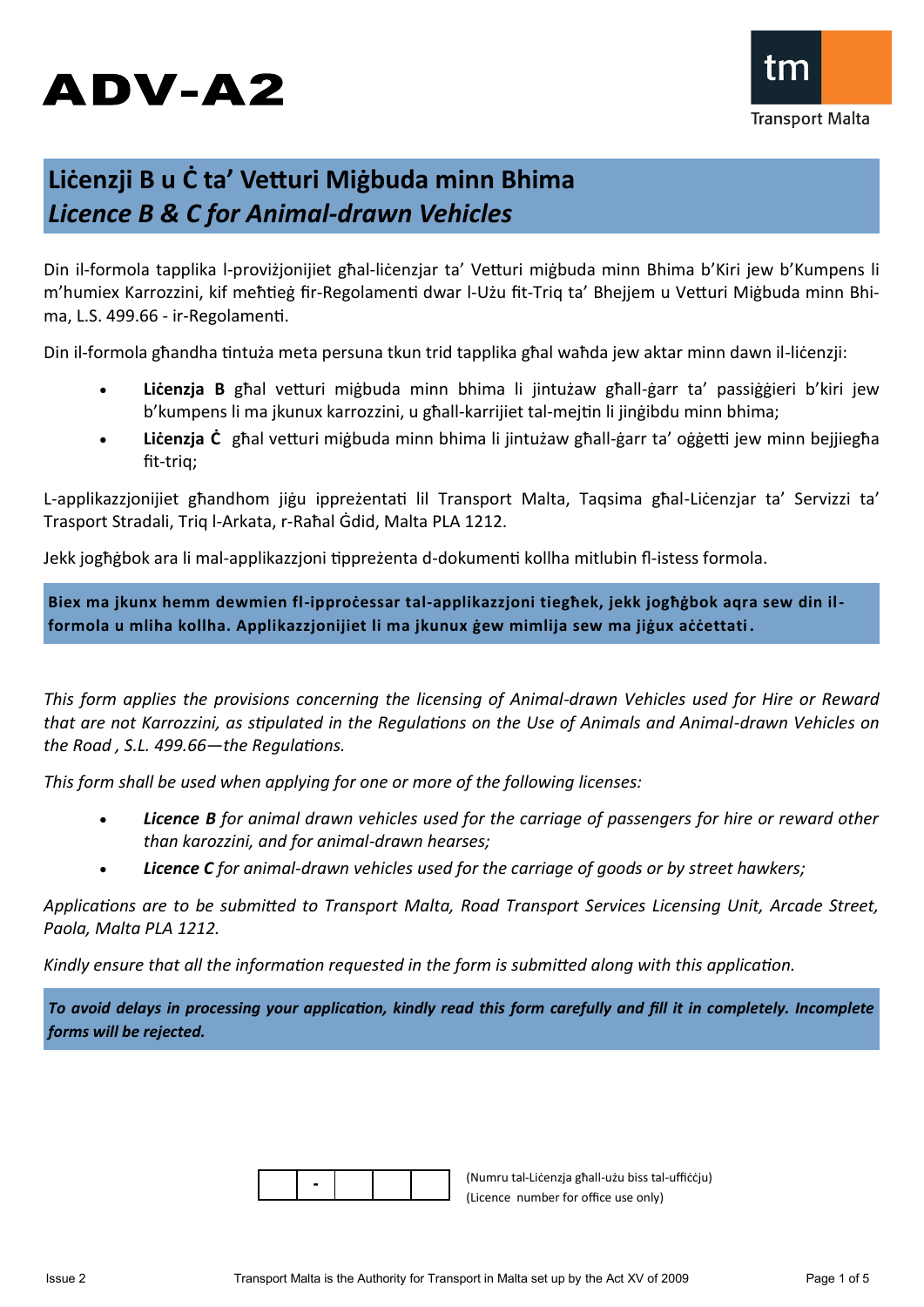# **TAQSIMA A: Tagħrif Ġenerali** *SECTION A: General Information*

| Jekk joghgbok aghzel it-tip ta' Applikant:<br>Please select the type of Applicant: |                      |                                   |
|------------------------------------------------------------------------------------|----------------------|-----------------------------------|
| Individwu jew Negozjant Wahdu<br>Individual or Sole Trader                         | Kumpanija<br>Company | Socjetà bi Shubija<br>Partnership |
| Ohrajn (jekk joghgbok indika hawn taht)<br>Others: (please specify below)          |                      |                                   |

# **TAQSIMA B: Dettalji ta' Applikant li jkun Individwu jew Negozjant Waħdu** *SECTION B: Details of Applicant who is an Individual or a Sole Trader*

Din is-sezzjoni għandha titħalla vojta meta l-applikant ma jkunx Individwu jew Negozjant Waħdu u minflok għandha tiġi preżentata l-formola ADV-Z1.

*This section shall be left empty when the applicant is not an Individual or a Sole trader and application form ADV-Z1 shall be submitted instead .* 

| Isem Name                        |  |  |  |  |  |  |  |  |  |
|----------------------------------|--|--|--|--|--|--|--|--|--|
| Kunjom Surname                   |  |  |  |  |  |  |  |  |  |
|                                  |  |  |  |  |  |  |  |  |  |
| Numru tal-Karta tal-Identità     |  |  |  |  |  |  |  |  |  |
| <b>Identity Card Number</b>      |  |  |  |  |  |  |  |  |  |
|                                  |  |  |  |  |  |  |  |  |  |
| Isem u/jew numru tad-dar         |  |  |  |  |  |  |  |  |  |
| House Name and/or Number         |  |  |  |  |  |  |  |  |  |
| Triq Street                      |  |  |  |  |  |  |  |  |  |
| Lokalità Locality                |  |  |  |  |  |  |  |  |  |
| Kodići Postali Postcode          |  |  |  |  |  |  |  |  |  |
| Pajjiż Country                   |  |  |  |  |  |  |  |  |  |
| Indirizz tal-email Email address |  |  |  |  |  |  |  |  |  |
| Numru tat-Telefown Telephone no. |  |  |  |  |  |  |  |  |  |
| Numru tal-Mowbajl Mobile no.     |  |  |  |  |  |  |  |  |  |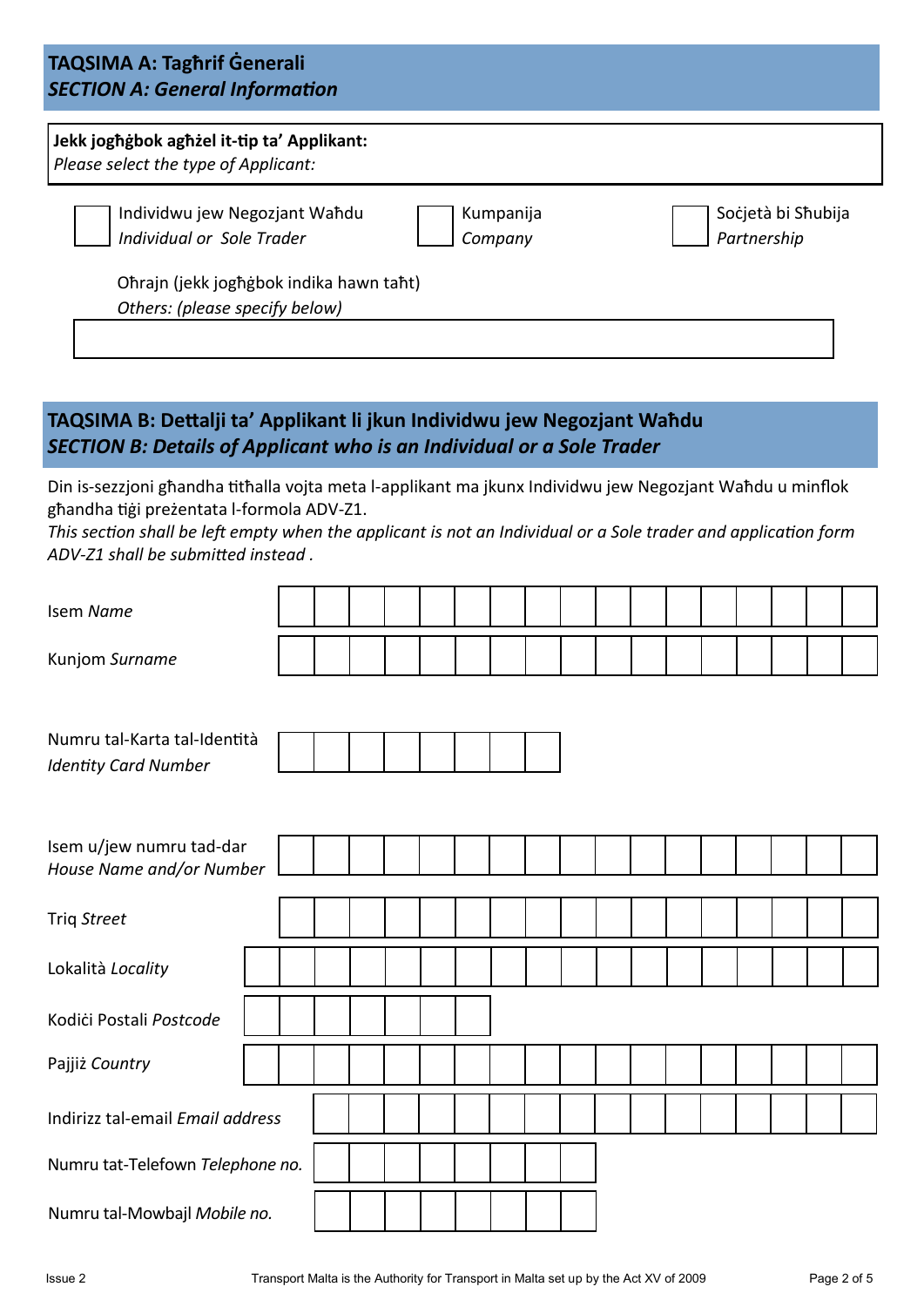# **TAQSIMA Ċ: Tip ta' Liċenzja**  *SECTION C: Licence Type*

# **Jekk jogħġbok agħżel it-tip ta' Liċenzja li qed tintalab:**

*Kindly indicate the type of licence being requested:*

| Licenzja 'B' |
|--------------|
| Licence 'B'  |

**TAQSIMA D: Deskrizzjoni tal-Vettura u Numru ta' Bhejjem** *SECTION D: Vehicle Description and Number of Animals*

### **D1 Jekk jogħġbok agħti deskrizzjoni fil-qasir tal-vettura; spjega għal xiex tintuża, kemm tista' ġġor passiġġieri jew merkanzija , u agħti nformazzjoni relevanti oħra.**

*Kindly provide a brief description of the vehicle; describe its use, its seating or loading capacity, and any other relevant information.*

Liċenzja 'Ċ' *Licence 'C'*

### **D2 Numru ta' Bhejjem** *Number of Animals*

|                                                                                                          |                                          | Numru ta' Bheijem<br><b>Number of Animals</b> |
|----------------------------------------------------------------------------------------------------------|------------------------------------------|-----------------------------------------------|
| Bhejjem bid-Dokument ta' Identifikazzjoni (Passaport)<br>Animals with Identification Document (Passport) |                                          |                                               |
| Bhejjem minghajr Dokument ta'<br>Identifikazzjoni (Passaport)                                            | Imwielda f'Malta<br>Born in Malta        |                                               |
| Animals without Identification Document<br>(Passport)                                                    | Imwielda barra minn Malta<br>Born abroad |                                               |
|                                                                                                          | TOTAL                                    |                                               |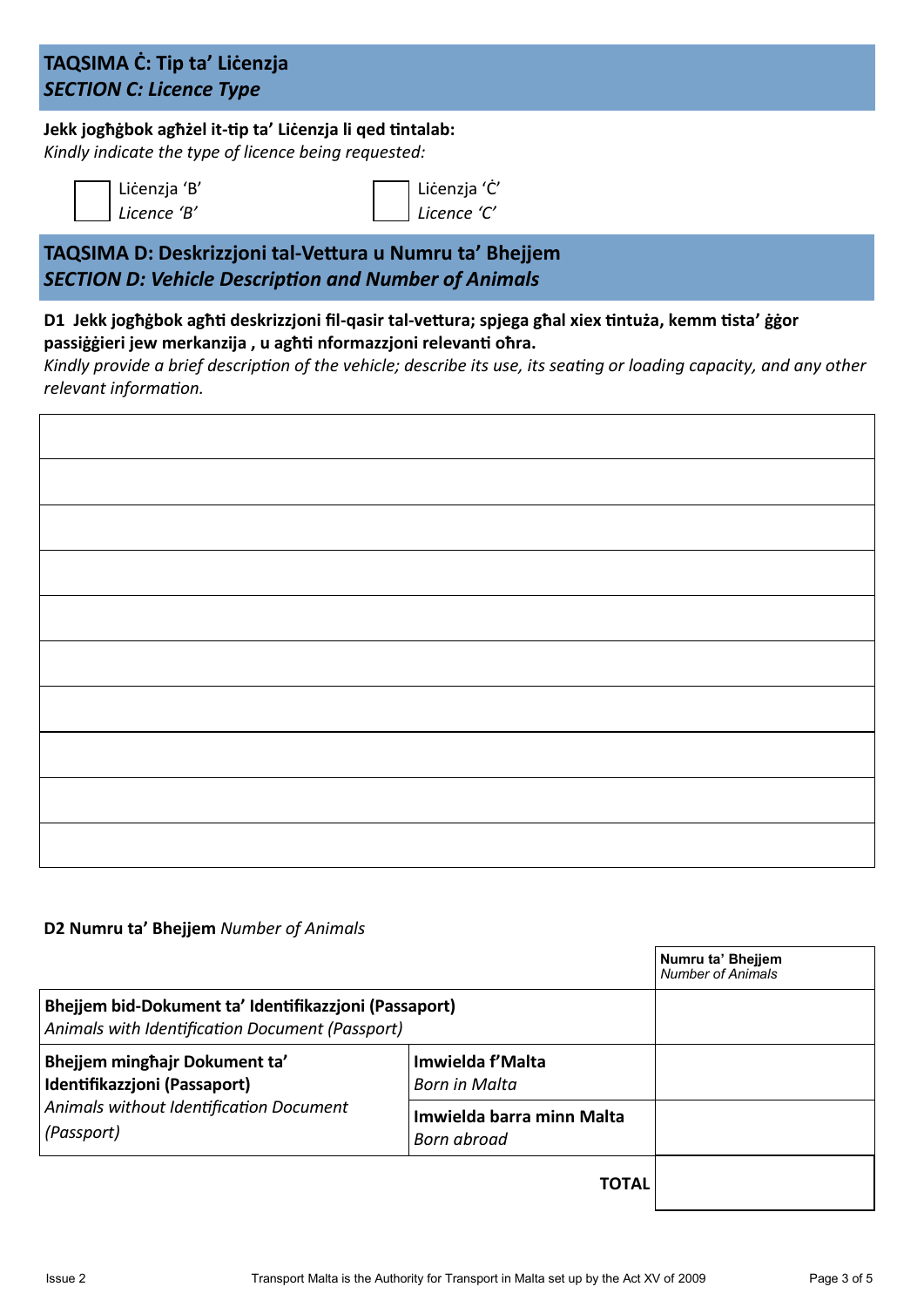# **TAQSIMA E: Dikjarazzjoni** *SECTION E: Declaration*

Jiena niddikjara li l-informazzjoni mogħtija f'din l-applikazzjoni hija korretta u vera. Jien nifhem li l-liċenzja tista' tiġi revokata u tista' tittieħed azzjoni kriminali kontrija jekk xi dettalji huma foloz jew jiżgwidaw. Niddikjara wkoll li jiena rrid napplika għal Liċenzja tat-Tip 'B' jew 'Ċ' u li nagħraf sewwa l-obbligi u r-rekwiżiti legali ta' din il-Liċenzja*.*

*I declare that the information given in this application is correct and true. I understand that the licence may be revoked and criminal action may be taken against me if any of the details are false or misleading. I also declare my intention to apply for a Type 'B' or 'C' Licence, and that I am fully aware of the legal obligations and requirements of this Licence.*

| Isem u Kunjom<br>Name & Surname                             |  |  |  |  |                 |  |  |  |           |  |  |  |
|-------------------------------------------------------------|--|--|--|--|-----------------|--|--|--|-----------|--|--|--|
| Numru tal-Karta tal-Identità<br><b>Identity Card Number</b> |  |  |  |  | Firma Signature |  |  |  |           |  |  |  |
|                                                             |  |  |  |  |                 |  |  |  | Data Date |  |  |  |

# **TAQSIMA F: Dokumentazzjoni bħala prova** *(fejn applikabbli) SECTION F: Supporting Documentation (where applicable)*

Formola ADV-Z1 meta l-applikazzjoni ma tkunx ippreżentata minn Individwu jew Negozjant Waħdu. *Application form ADV-Z1 when application is not submitted by an Individual or Sole Trader.*

Formola ADV-Z2 Ċertifikat tal-Kundizzjoni Fiżika Ġenerali ta' Bhima. *Application form ADV-Z2 Animal's General Physical Health Certificate.*

Kopja tad-dokument ta' identifikazzjoni (passaport) għal kull bhima li se tirreġistra; jew prova/dikkjarazzjoni li applikajt jew qed tapplika għal dokument ta' identifikazzjoni ġdid. *Copy of the identification document (passport) for each animal that is being registered; or a proof/ declaration that you have applied or you are going to apply for a new identification document.*

Kopja taċ-ċertifikat ta' assigurazzjoni tal-vettura miġbuda minn bhima *Copy of the insurance certificate for the animal-drawn vehicle*

# **TAQSIMA Ġ: Drittijiet li għandhom jitħallsu mal-ġbir tal-liċenzja u l-pjanċi** *SECTION G: Applicable Fees to be paid when collecting licence and plates*

| Hrug ta' Licenzja tat-tip 'B' jew 'C'. Issue of a type 'B' or 'C' Licence.                                         |     |  |  |  |  |
|--------------------------------------------------------------------------------------------------------------------|-----|--|--|--|--|
| Pjanca bin-numri ta' identifikazzjoni ghal licenzja tat-tip 'B'. Identification Number plate for type 'B' Licence. | €75 |  |  |  |  |
| Pjanca bin-numri ta' identifikazzjoni ghal licenzja tat-tip 'C'. Identification Number plate for type 'C' Licence. | €20 |  |  |  |  |
| Dritt amministrattiv ghall-hrug ta' licenzja tat-tip 'B'. Administrative fee for the issue of a type 'B' Licence.  | €8  |  |  |  |  |

## **DATA PROTECTION PRIVACY NOTICE OVERLEAF**